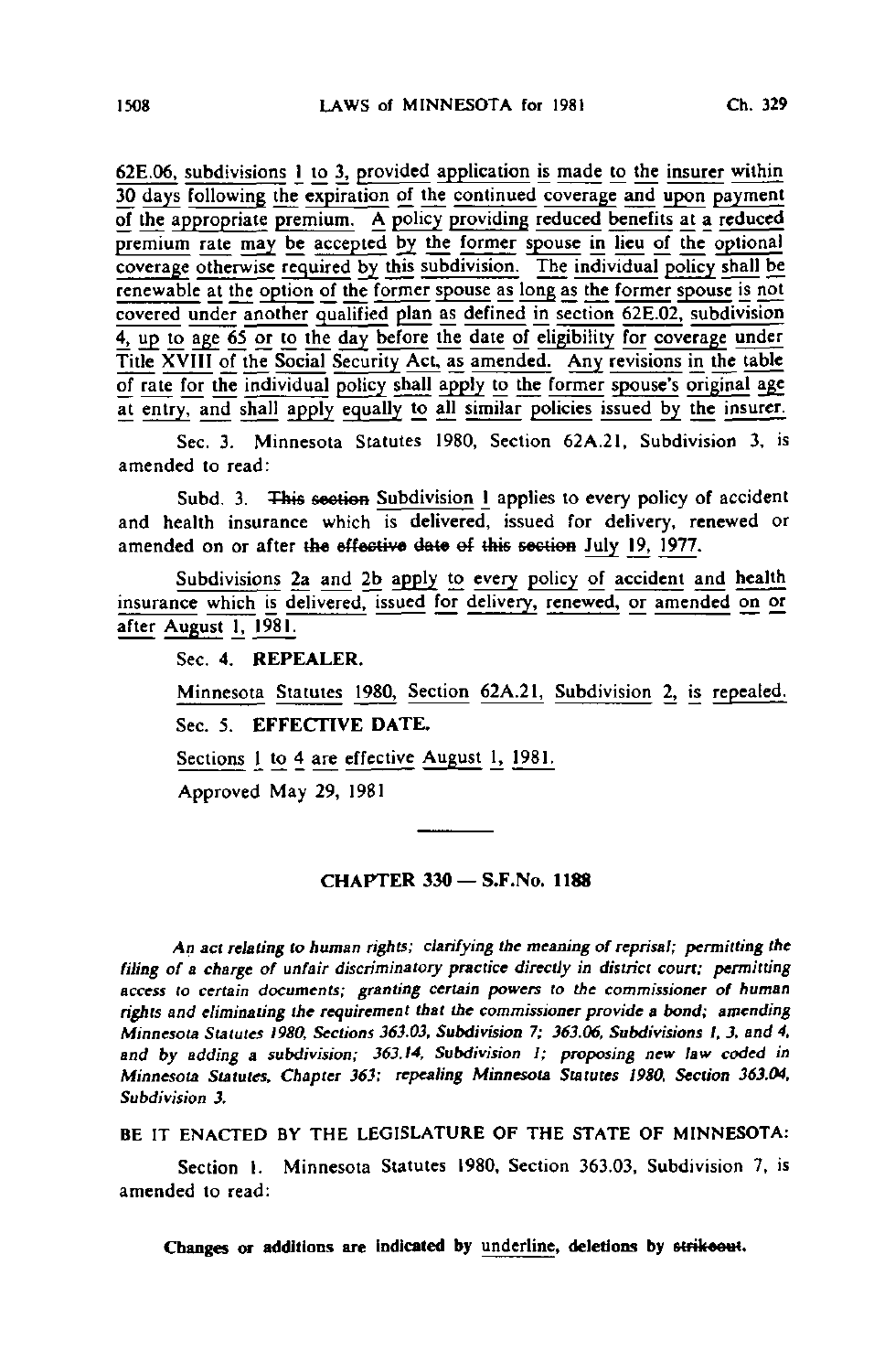Subd. 7. REPRISALS. It is an unfair discriminatory practice for any employer, labor organization, employment agency, public accommodation, public service, educational institution, or owner, lessor, (essee, sublessee, assignee or managing agent of any real properly, or any real estate broker, real estate salesperson or employee or agent thereof to intentionally engage in any reprisal against any person because that person:

(1) Opposed a practice forbidden under this chapter or has filed a charge, testified, Assisted, or participated in any matter in an investigation, proceeding or hearing under this chapter; or

(2) Associated with a person or group of persons of different race, color, creed, religion or national origin.

A reprisal includes, but is not limited to. any form of intimidation, retaliation, or harassment. It is a reprisal for an employer to do any of the following with respect to an individual because that individual has engaged in the activities listed in clause  $(1)$  or  $(2)$ : refuse to hire the individual; depart from any customary employment practice; transfer or assign the individual to a lesser position in terms of wages, hours, job classification, job security, or other employment status; or inform another employer that the individual has engaged in the activities listed in clause (1) or (2).

Sec. 2. Minnesota Statutes 1980, Section 363.06, Subdivision 1, is amended to read:

Subdivision 1. CHARGE FILING. Any person aggrieved by a violation of this chapter may bring a civil action as provided in section 363.14, subdivision 1, clause (a), or may-file a verified charge with the commissioner or his designated agent, stating the name and address of the person alleged to have committed an unfair discriminatory practice, setting out the details of the practice complained of and, if applicable, providing witnesses, documents, and any other information required by the commissioner. The commissioner may dismiss a charge when the charging party fails to provide required information. The commissioner within five days of such the filing shall serve a copy of the charge and a request for a response upon the respondent personally or by registered or certified mail. Periodically After the filing of a charge but at intervals of no more than 60 days, until the charge is no longer in the jurisdiction of the department the commissioner shall in writing inform notify the charging party in writing of any change in the status of his the charge. A copy of the periodic notice shall be mailed to the respondent.

Sec. 3. Minnesota Statutes 1980, Section 363.06, Subdivision 3, is amended to read:

Subd. 3. TIME FOR FILING CHARGE CLAIM. A charge claim of an unfair discriminatory practice must be brought as a civil action pursuant to section  $363.14$ , subdivision 1, clause (a), or filed in a charge with the commissioner within six months after the occurrence of the practice.

Changes or additions are indicated by underline, deletions by strikeout.

j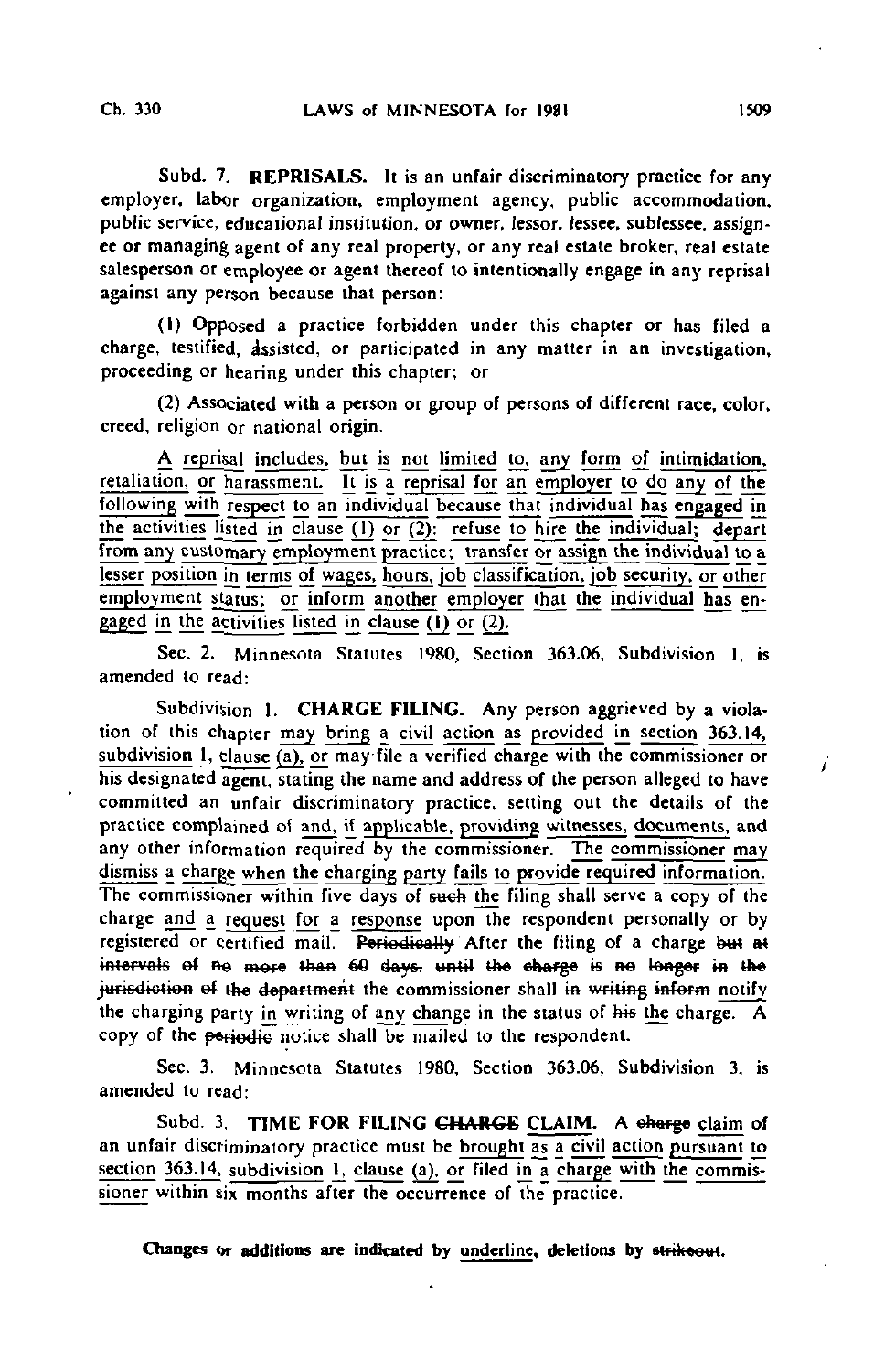Sec. 4. Minnesota Statutes 1980, Section 363.06, Subdivision 4, is amended to read:

Subd. 4. INQUIRY INTO CHARGE. (1) Consistent with clause (7), when a charge has been filed, the commissioner shall promptly inquire into the truth of the allegations of the charge. The commissioner shall make an immediate inquiry when necessary to prevent a charging party from suffering irreparable loss in the absence of immediate action. The commissioner shall also make an immediate inquiry when it appears that  $\overline{a}$  charge is frivolous or without merit and shall dismiss those charges. On each charge all other charges the commissioner shall make a determination as to whether or not there is probable cause to credit the allegation of unfair discriminatory practices, and

 $(4)$  (2) If the commissioner shall determine determines after investigation that no probable cause exists to credit the allegations of the unfair discriminatory practice, the commissioner shall, within ten days of the determination, serve upon the charging party and respondent written notice of the determination. Within ten days after receipt of notice, the charging party may request in writing on forms prepared by the department that the commissioner reconsider his determination. The request shall contain a brief statement of the reasons for and new evidence in support of the request for reconsideration. At the time of submission of the request to the commissioner, the charging party shall deliver or mail to the respondent a copy of the request for reconsideration. The commissioner shall either reaffirm or reverse his determination of no probable cause within 20 days after receipt of the request for reconsideration, and he shall within ten days notify in writing the charging party and respondent of his decision to reaffirm or reverse.

A decision by the commissioner that no probable cause exists to credit the allegations of an unfair discriminatory practice shall not be appealed to district court pursuant to section 363.072 or section 15.0424.

 $(2)$  (3) If the commissioner shall determine determines after investigation that probable cause exists to credit the allegations of unfair discriminatory practices, the commissioner shall serve on the respondent and his attorney if he is represented by counsel, by first class mail, a notice setting forth a short plain written statement of the alleged facts which support the finding of probable cause and an enumeration of the provisions of law allegedly violated. If the commissioner determines that attempts to eliminate the alleged unfair practices through conciliation pursuant to subdivision 5 have been or would be unsuccessful or unproductive, the commissioner shall issue a complaint and serve on the respondent, by registered or certified mail, a written notice of hearing together with a copy of the complaint, requiring the respondent to answer the allegations of the complaint at a hearing before a hearing examiner at a time and place specified in the notice, not less than ten days after service of said complaint. A copy of the notice shall be furnished to the charging party and the attorney general.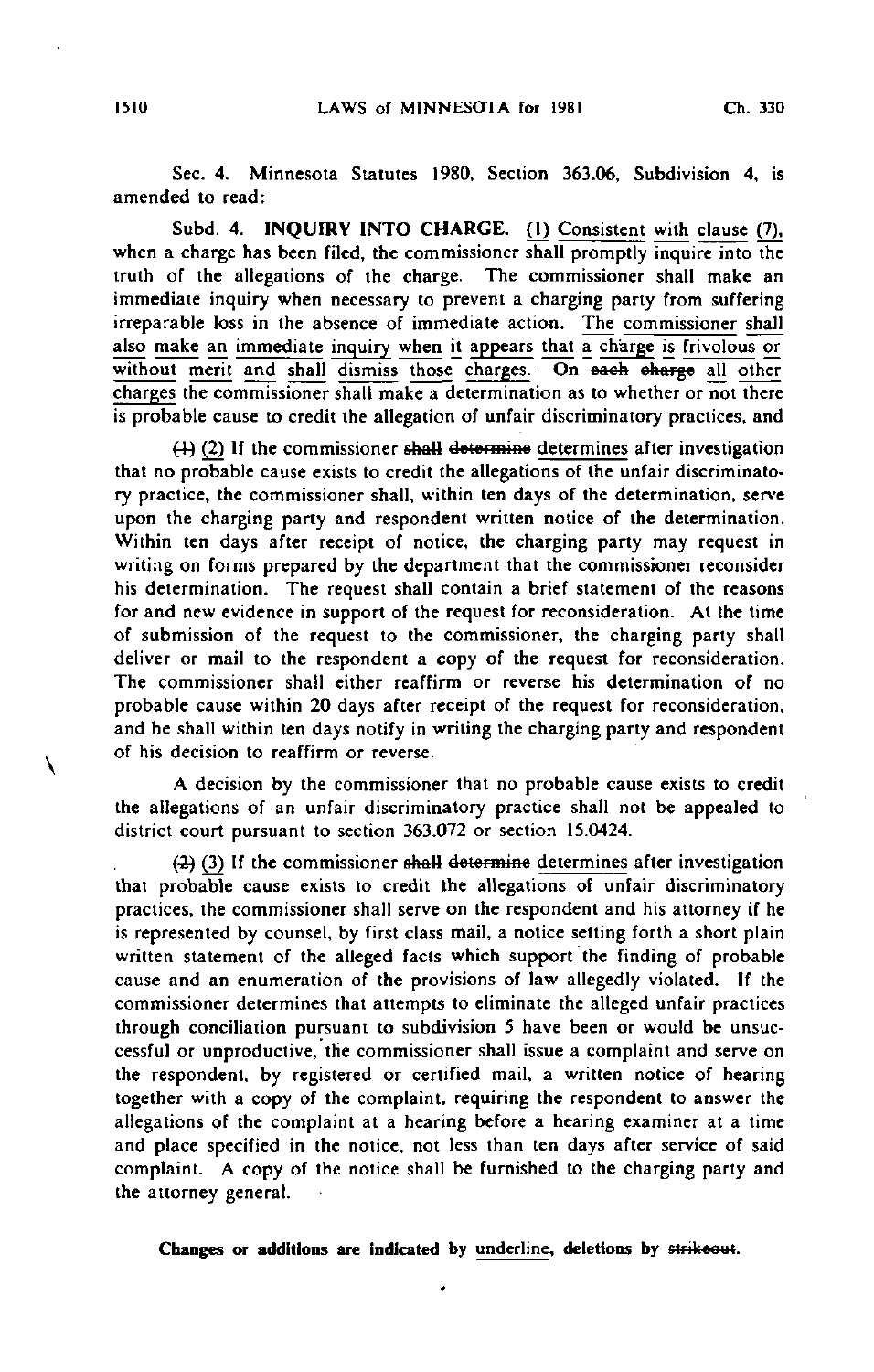(5) Alter (4) If, at any time after the filing of a charge, the commissioner has determined that there is probable cause reason to believe that a respondent has engaged in an any unfair discriminatory practice, the commissioner may file a petition in the district court in a county in which the subject of the complaint occurs, or in a county in which a respondent resides or transacts business, seeking appropriate temporary relief against the respondent, pending final determination of proceedings under this chapter, including an order or decree restraining him from doing or procuring an act tending to render ineffectual an order the commissioner may enter with respect to the complaint. The court shall have power to grant temporary relief or a restraining order as it deems just and proper, but no relief or order extending beyond ten days shall be granted except by consent of the respondent or after hearing upon notice to the respondent and a finding by the court that there is reasonable cause to believe that the respondent has engaged in a discriminatory practice. Except as modified by this section, the Minnesota rules of civil procedure shall apply to an application, and the district court shall have authority to grant or deny such the relief sought on conditions as it deems just and equitable. All hearings under this section shall be given precedence as nearly as practicable over all other pending civil actions.

f4} (5} If a lessor, after he has engaged in a discriminatory practice defined in section 363.03, subdivision 2, clause  $(1)$ ,  $(a)$ , shall lease of fent leases or rents a dwelling unit to a person who has no knowledge of the practice or of the existence of a charge with respect to the practice, the lessor shall be liable for actual damages sustained by a person by reason of a final order as provided in this section requiring the person to be evicted from the dwelling unit.

(£) (6) In any complaint issued under this section, the commissioner may seek relief for a class of individuals affected by an unfair discriminatory practice occurring on or after a date six months prior to the filing of the charge from which the complaint originates.

(7) The commissioner may adopt policies to determine the order in which charges are processed based on their particular social or legal significance, administrative convenience, difficulty of resolution, or other standard consistent with the provisions of this chapter.

Sec. 5. Minnesota Statutes 1980, Section 363.06, is amended by adding a subdivision to read:

Subd. 8. ACCESS TO DOCUMENTS. The charging party or his representative may review the answer of the respondent to the charge submitted pursuant to subdivision 1. The department shall make these documents available to the charging party.

Sec. 6. Minnesota Statutes 1980, Section 363.14, Subdivision I, is amended to read: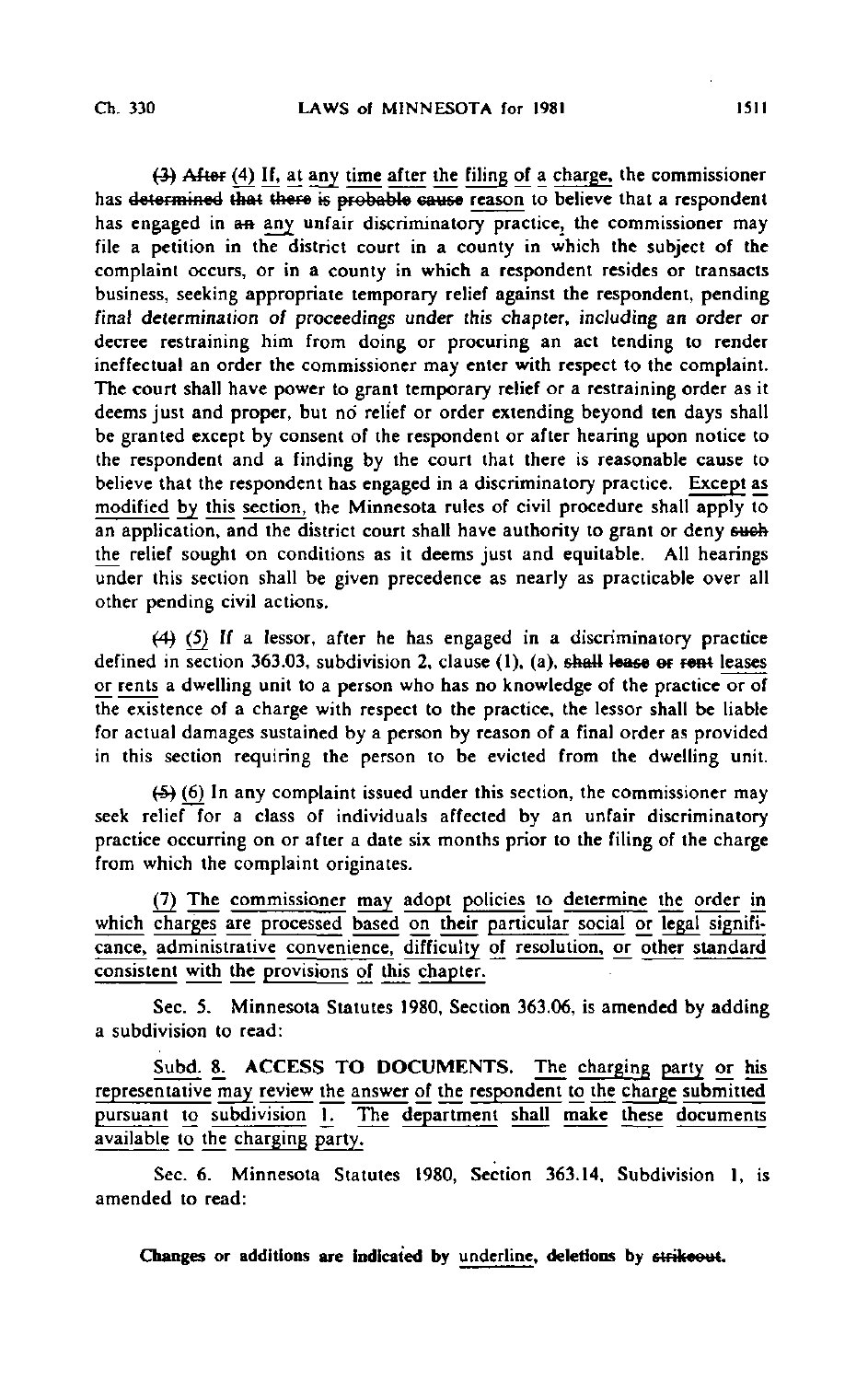Subdivision 1. COURT ACTIONS, SUITS BY PRIVATE PARTIES, INTERVENTION. A person may bring a civil action seeking redress for an unfair discriminatory practice, upon withdrawal of the complaint from the department of human rights, at the following times:

(a) Directly to district court; or

(bj Notwithstanding the provisions of any law to the contrary. (1) within 45 days after the commissioner has dismissed a charge because it is frivolous or without merit, because the charging party has failed to provide required information, or because the commissioner has determined that there is no probable cause to credit the allegations contained in a charge filed with the commissioner; or, if the charging party requested a reconsideration; within 45 days after the commissioner has reaffirmed his determination ef ne probable eause; or  $(b)$  (2) after 45 days from the filing of a charge pursuant to section 363.06, subdivision 1 if a hearing has not been held pursuant to section 363.071 or if the commissioner has not entered into a conciliation agreement to which the charging party is a signator. The charging party shall notify the commissioner of his intention to bring a civil action, which shall be commenced within 90 days of giving the notice;

(c) The commissioner may dismiss, without prejudice to the charging party, any case filed with the department on or before June 30, 1978. The commissioner shall notify a charging party by regular mail sent before August I, 1981, that he has a right to bring a civil action pursuant to this section. Upon giving this notice the commissioner shall end all proceedings in the department relating to the charge. Notwithstanding any statutory period of limitation to the contrary, an individual notified pursuant to this clause may bring a civil action relating to his charge; provided that the action is filed on or before February 1, 1982.

A charging party bringing a civil action shall mail by registered or certified mail a copy of the summons and complaint to the commissioner, and upon his their receipt thereof the commissioner shall eause terminate all proceedings in the department relating to the charge to terminate. No charge shall be filed or reinstituted with the commissioner after a civil action relating to the same unfair discriminatory practice has been brought unless the civil action has been dismissed without prejudice.

Upon application by the complaining party to the district court at a special term thereof and in such under circumstances as the court may deem deems just, the court may appoint an attorney for such the person and may authorize the commencement of the action without payment of fees, costs, or security.

Upon timely application, the court may, in its discretion, permit the department to intervene in a civil action brought pursuant to this section upon certification that the case is of general public importance.